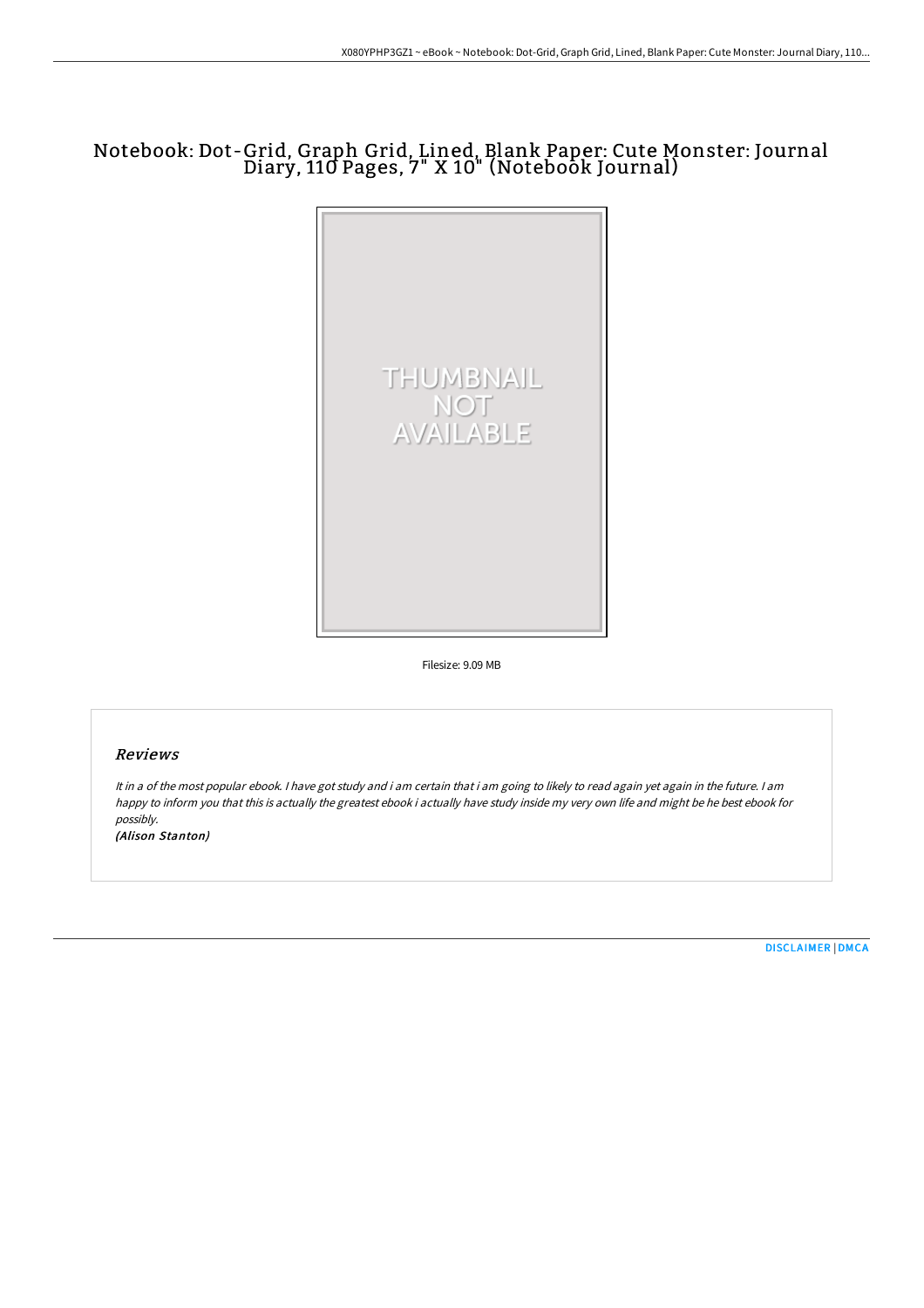# NOTEBOOK: DOT-GRID, GRAPH GRID, LINED, BLANK PAPER: CUTE MONSTER: JOURNAL DIARY, 110 PAGES, 7 " X 10" (NOTEBOOK JOURNAL)



Createspace Independent Publishing Platform, 2018. PAP. Condition: New. New Book. Shipped from US within 10 to 14 business days. THIS BOOK IS PRINTED ON DEMAND. Established seller since 2000.

 $\rightarrow$ Read Notebook: Dot-Grid, Graph Grid, Lined, Blank Paper: Cute Monster: Journal Diary, 110 Pages, 7" X 10" [\(Notebook](http://techno-pub.tech/notebook-dot-grid-graph-grid-lined-blank-paper-c-10.html) Journal) Online

**D** Download PDF Notebook: Dot-Grid, Graph Grid, Lined, Blank Paper: Cute Monster: Journal Diary, 110 Pages, 7" X 10" [\(Notebook](http://techno-pub.tech/notebook-dot-grid-graph-grid-lined-blank-paper-c-10.html) Journal)